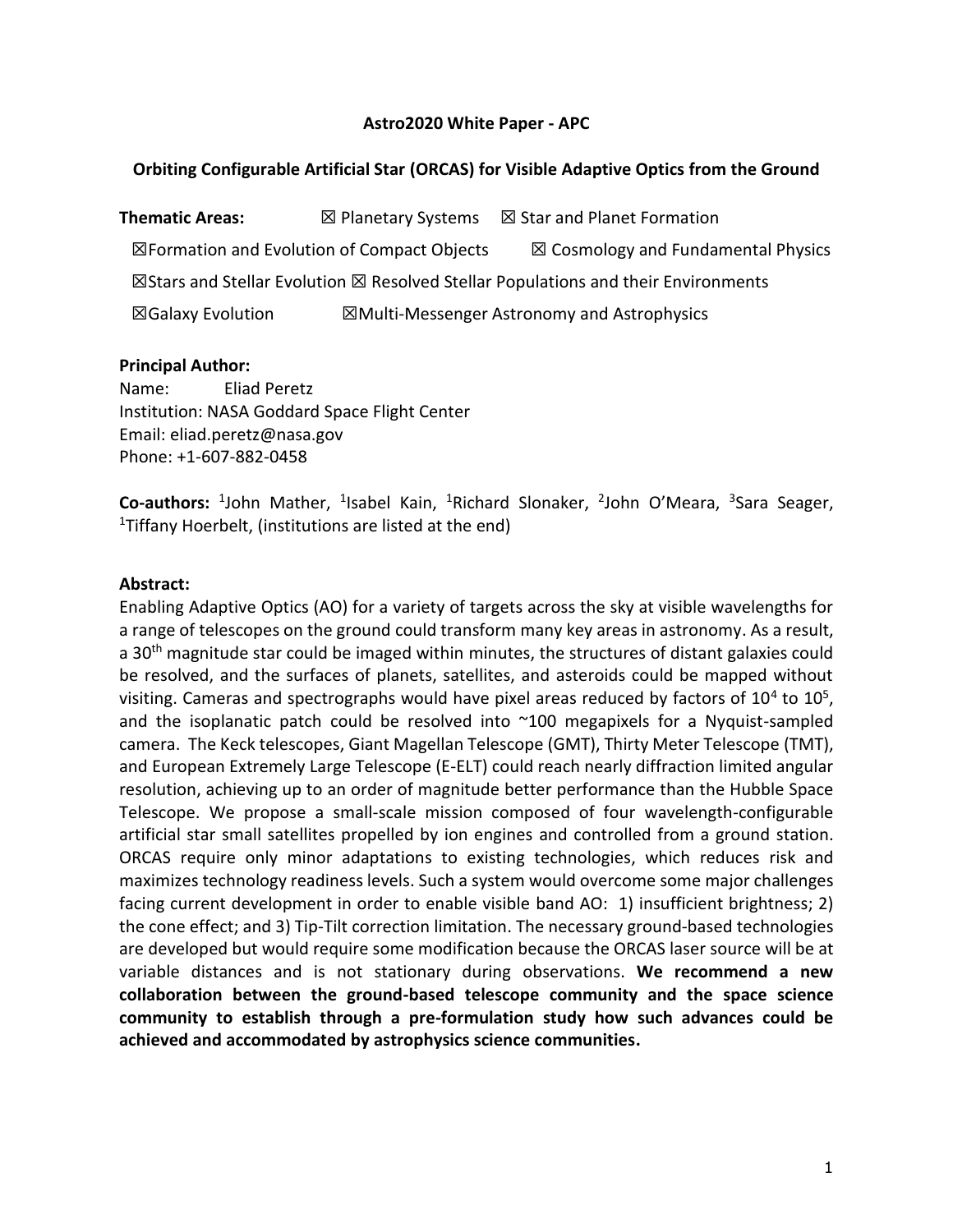## **Introduction:**

Extending AO technology from the near-IR to visible wavelengths within the coming decade would open new phenomena to investigation, ranging from high-redshift galaxies to cosmology to stellar populations to planetary systems. Challenges facing current solutions include the scarcity of Natural Guide Stars (NGS) that provide sufficient brightness and their spatial availability throughout the sky. Current Laser Guide Star (LGS) systems on the ground are limited by the cone effect and are difficult to use when higher order, tip/tilt and focus corrections are made simultaneously.

Extraordinary performance is required to obtain the necessary contrast and Strehl ratio to enable visible observations of exoplanets from the ground. Achieving diffraction limited performance maximizes ground-based telescopes' capabilities. Current AO systems include MagAO (*1*) on the Magellan telescope (*2*), the K-band PALM-3000 (*3*) on the 5-m Palomar telescope, and the Very Large Telescope (VLT) Zurich Imaging Polarimeter (ZIMPOL) with the extreme adaptive optics Spectro Polarimeter high-contrast Exoplanet Research (SPHERE) (*4*), working at 500-900 nm. As an example the MagAO-X project (*5*), funded in 2016, is underway for the Magellan Telescope, and is projected to produce a Strehl ratio of up to 0.7 at the Hα wavelength (~0.656 µm). But performance relies on an available NGS with sufficient brightness. For stars as faint as mag 10, the Strehl ratio will drop to 0.3.

Utilizing lasers from space to work with a variety of ground-based telescopes is a highly developed concept. Lasers have been used to successfully demonstrate laser communications from as far as the moon with the Lunar Atmosphere and Dust Environment Explorer (LADEE), and to map Earth features with Ice, Cloud and Land Elevation Satellite-2 (ICESat-2). Space-based guide stars have been seriously studied for the purpose of detection and characterization of other satellites at low-Earth/geosynchronous orbits as well as astrophysical purposes [6-8].

**This mission will enable transformational science to be conducted by ground-based telescopes, potentially prior to the emergence of extremely large telescopes (ELT). It will also be beneficial for future endeavors from expanding ELT's abilities to minimizing stability challenges facing future large space observatories. It could assist in better understanding the underlying science as a preparation and support for future space missions ranging from the solar system to planetary systems to galaxy formation and evolution.**

In this paper we discuss how a small-scale mission of four orbiting configurable artificial stars (ORCAS) could potentially address this challenge within the coming decade.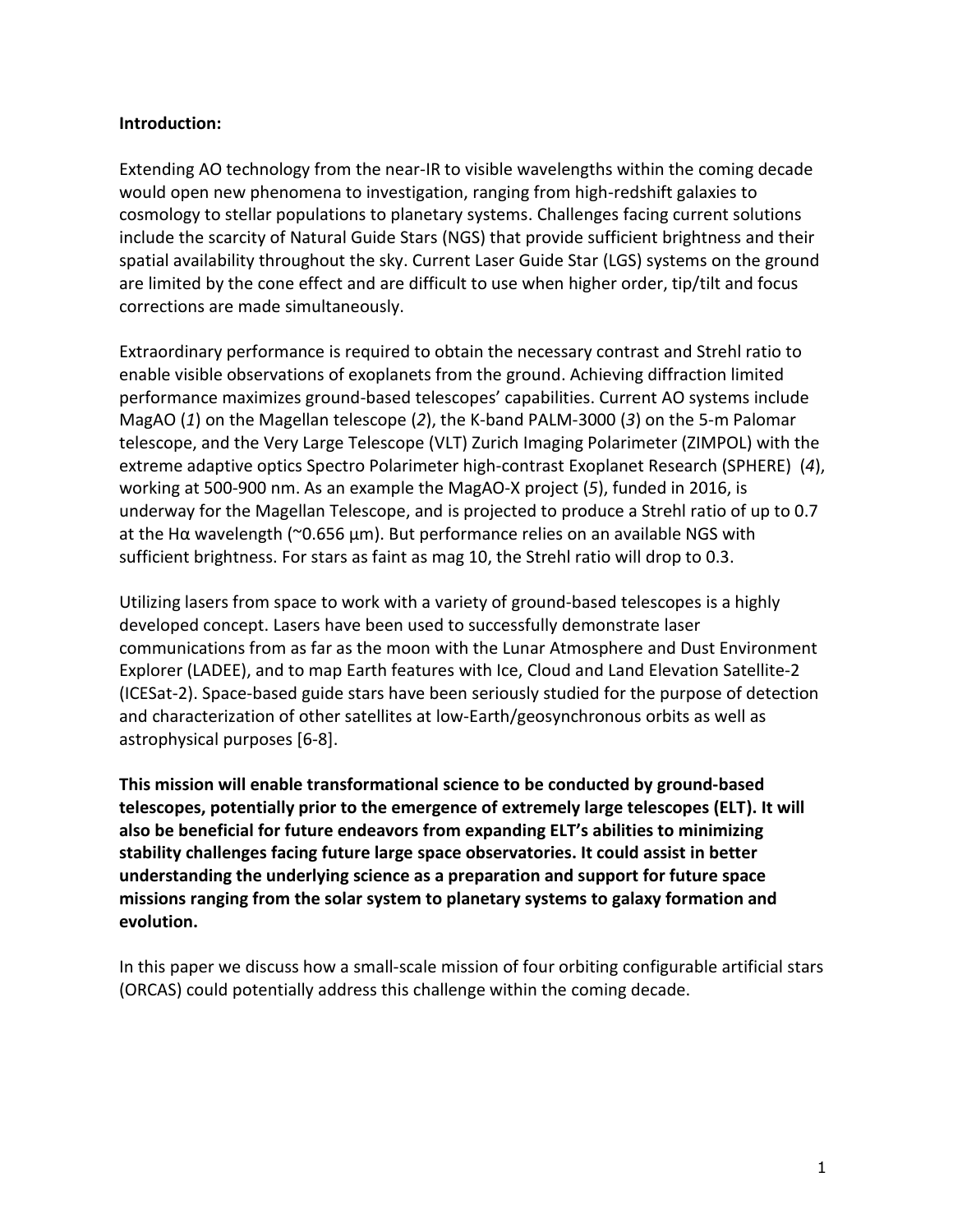## **A. Key Science Goals and Objectives**:

#### **A.1. Placing the mission study in broad context**

We identified decadal science white papers which would benefit from increased AO performance and that could enhance or enable their scientific investigation. These papers touched on *every single science theme* identified for the decadal survey (identified in Figure A.2.1). ORCAS would most robustly support three science themes: i) Stars and Stellar Evolution, ii) Planetary Systems and Star and Planet Formation, and iii) Galaxy Evolution, which together account for half of the white papers. The full list of relevant papers is available upon request. The potential impact of ORCAS on the astrophysics community is uniquely broad. Here we enumerate examples of applicability for these three focused science areas.



**Figure A.2.1: Top right)** Breakdown for each science theme of percentage of white papers with requirements that would be supported by this mission (ORCAS supported white papers constitutes 26% of all submitted white papers. **Bottom)** Number of white papers supported by ORCAS by theme. Galaxy evolution is the most commonly occurring category, closely followed by star and planet formation. Number of papers served by the ORCAS mission is displayed in the lower chart.

In the following section (A.2) we indicate for each scientific theme: 1) typical scientific targets 2) observation type 3) observational requirements 4) submitted scientific white paper that will benefit from such advancement. We summarize that information and present an initial science traceability matrix that serves as the basis for this mission concept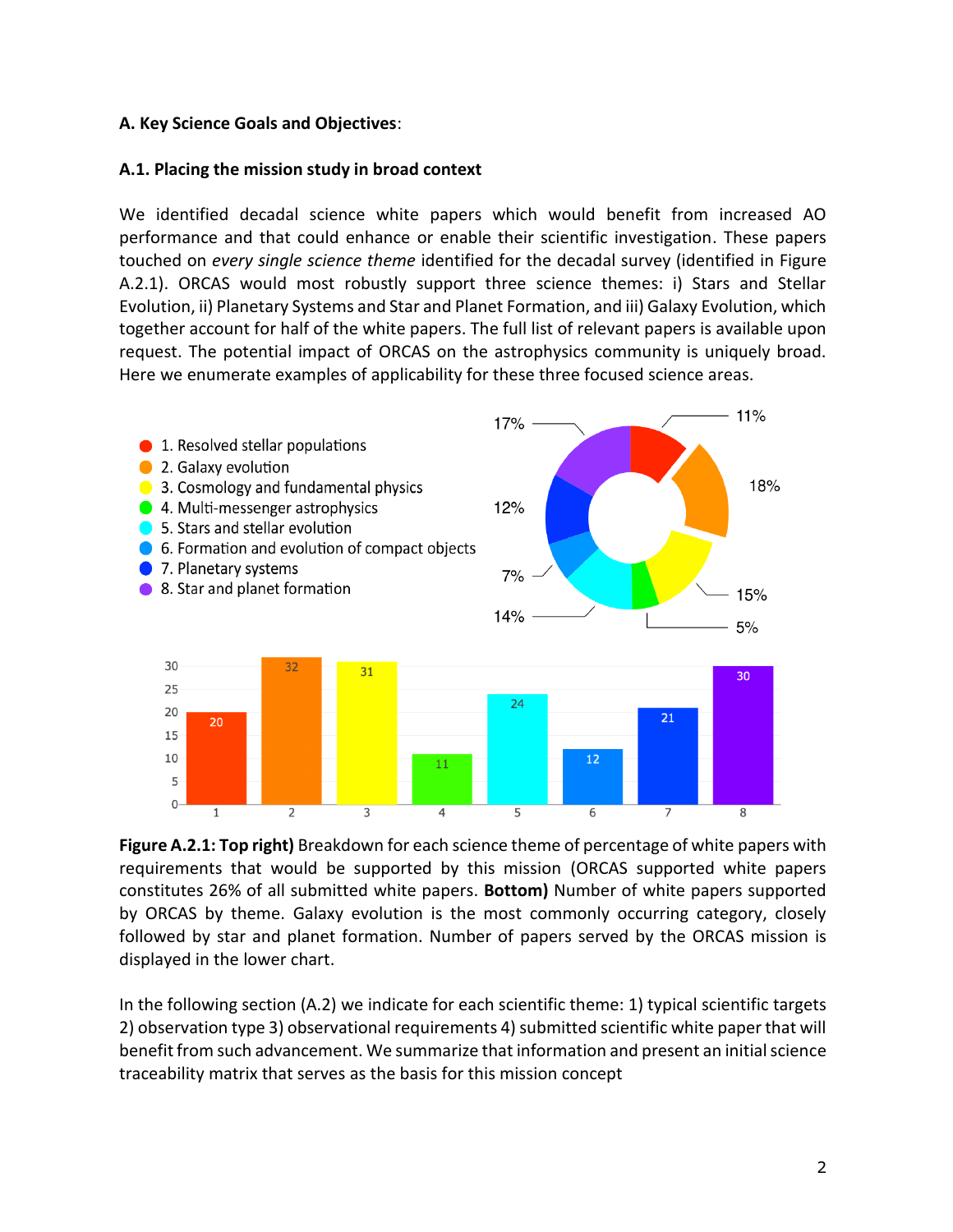# **A.2. Scientific Goals and Objectives**

# **Science Traceability Matrix (STM)**

| Science<br>Theme/Top<br>ic                                    | Example<br>Target             | Observation<br><b>Type</b>                               | Observation<br>Requirement                                                                                           | Exampl<br>e Paper       |
|---------------------------------------------------------------|-------------------------------|----------------------------------------------------------|----------------------------------------------------------------------------------------------------------------------|-------------------------|
| Theme 1.<br>Stellar<br>initial mass<br>function               | Young<br>massive<br>clusters  | Optical/near/mi<br>d-IR and mm<br>spectroscopy           | Angular resolution<br>$^{\sim}$ 10 mas<br>arcmin scale FoV                                                           | Calzetti<br>et al.      |
| Theme 2.<br>Cosmic<br>dawn                                    | High-redshift<br>galaxies     | Direct imaging,<br>spectroscopy                          | Resolve faint (<25<br>mag) targets<br>Wide FoV, 10 deg <sup>2</sup><br>For faintest targets,<br>$^{\sim}$ 10 hour ET | Cuby et<br><u>al.</u>   |
| Theme 3.<br>Measuring<br>Hubble<br>Constant                   | Type Ia SNe                   | Wide-field<br>multi-object<br>spectroscopy<br>(R>25,000) | 10-20 mas angular<br>resolution<br>Resolve faint >29<br>mag at <100 Mpc                                              | <b>Beaton</b><br>et al. |
| Theme 4.<br>Gravitation<br>al wave<br>sources                 | <b>Black hole</b><br>mergers  | Optical, IR<br>moderate-<br>precision<br>spectroscopy    | 10-100 Mpc<br>resolution<br>Resolution of faint ><br>25 mag events                                                   | Chorno<br>ck et al.     |
| Theme 5.<br>Stellar<br>photospher<br>es,<br>chromosph<br>eres | Cool evolved<br>stars         | High-resolution<br>spectroscopy                          | High spatial<br>resolution<br>Angular resolution $\approx$ 3<br>mas                                                  | Rau et<br><u>al.</u>    |
| Theme 6.<br><b>GR</b> effects<br>of SMBH                      | Stars in<br>galactic center   | Stellar<br>astrometry,<br>radial velocity                | Resolution of objects<br>as faint as 23 Mag<br>Astrometric precision<br>$<$ 30 mas                                   | Do et<br><u>al.</u>     |
| Theme 7.                                                      | Earth twins in<br>binary star | Direct imaging                                           | FoV ~1 arcsec                                                                                                        | <b>Belikov</b>          |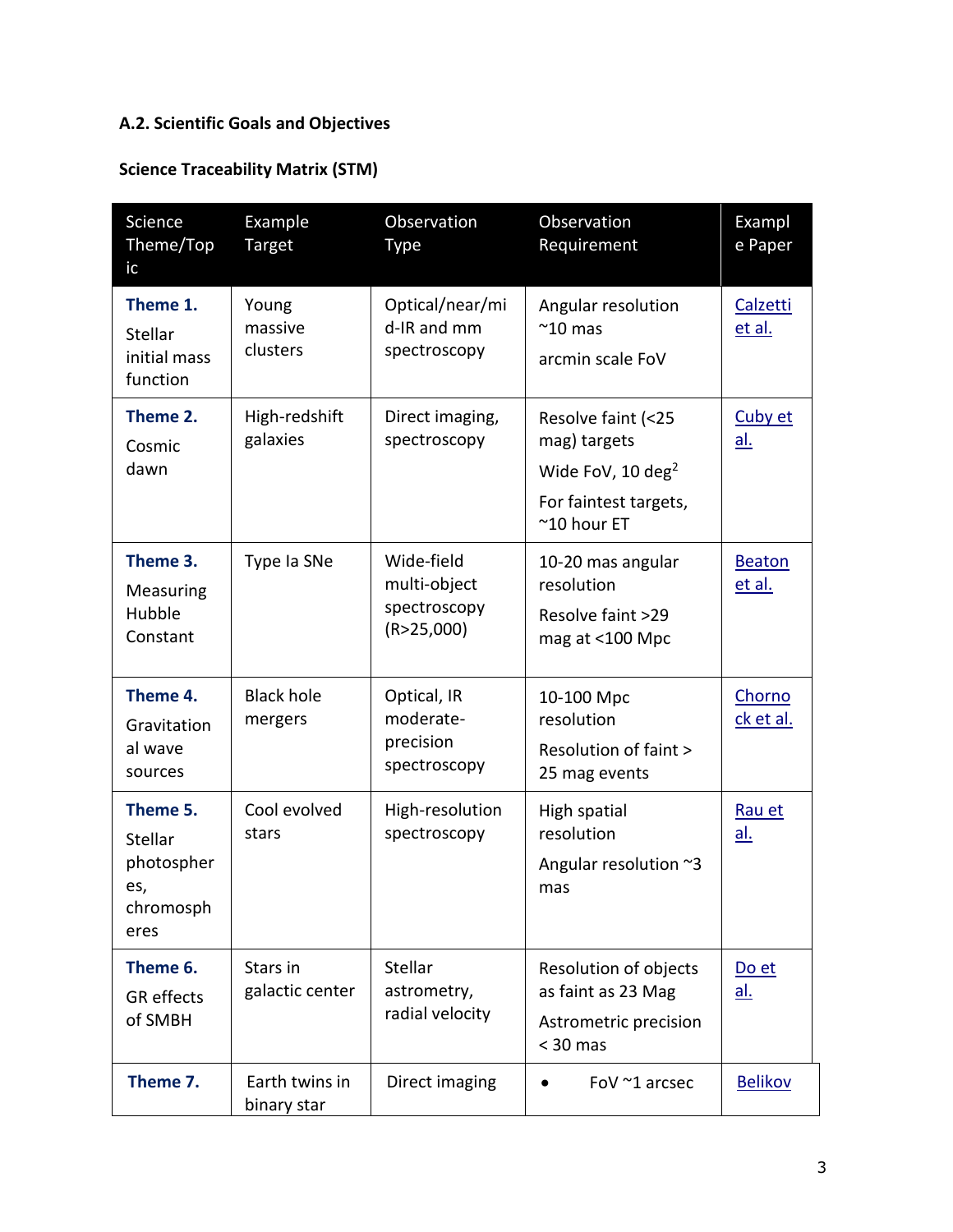| Earth-like<br>exoplanets        | systems                  |                                                               | $10^{-9}$ contrast<br>$\bullet$                                       | et al.                     |
|---------------------------------|--------------------------|---------------------------------------------------------------|-----------------------------------------------------------------------|----------------------------|
|                                 |                          |                                                               | Resolution of<br>$\bullet$<br>objects as faint as<br>$\approx$ 25 Mag |                            |
| Theme 8.<br>Planet<br>formation | Protoplanetar<br>y disks | High-contrast<br>imaging, high-<br>resolution<br>spectroscopy | Angular<br>resolution ~7 mas                                          | Jang-<br>Condell<br>et al. |

ORCAS will support the fully developed ground based astrophysical key science programs already formulated by the wide scientific community, as well as observation programs identified across Astro 2020 whitepapers to be relevant. This mission aims to achieve these scientific goals through a small satellite program within the coming decade.

## **A.3. Critical Science Enabling capabilities.**

The following section discusses how basic observation parameters like sensitivity, angular resolution and spectroscopy will benefit from ORCAS achieving its goals for improved AO performance.

*Superior AO using ORCAS.* Wavefront measurement for adaptive-optics equipped ground telescopes is currently done in one of two ways: with an NGS, or with an LGS in the upper atmosphere, generated by a ground-based laser. The use of an NGS is limited to targets with an appropriately bright guide star, in close proximity, and within the isoplanatic patch. Ground-based LGS systems are limited by the cone effect (or focus anisoplanatism), where the spherical wavefront of the light from the upper atmosphere traverses a different path from the light from target stars. This can be overcome with multiple laser beams and elaborate computation, but becomes increasingly difficult as telescopes grow in size. A space-based ORCAS avoids the availability problem of NGS, circumvents the cone effect, and can be as bright as needed. The laser can be at any desired wavelength (650, 1550 [nm] etc.), which is helpful in dealing with the chromatic dispersion of the atmosphere. Additionally, it avoids the entangled tip-tilt error of ground-based LGS, since it passes through the atmospheric layer only once. Typical LGS systems are calibrated for ~ 80 km, and NGS at infinity, and ORCAS could be approximately 200,000 km away.

**Sensitivity.** With most of the light from a point source concentrated into a spot a few milliarcseconds across, instead of an arcsecond, sky background light would be suppressed by factors of 10<sup>4</sup> to 10<sup>5</sup>. Taking advantage of the relatively low background at visible wavelengths compared with near IR, it would be possible to image a  $30<sup>th</sup>$  magnitude star in only few minutes of exposure, and sensitivity could be limited by source photon fluctuation noise. Sensitivity is also governed by the quality of the adaptive optics.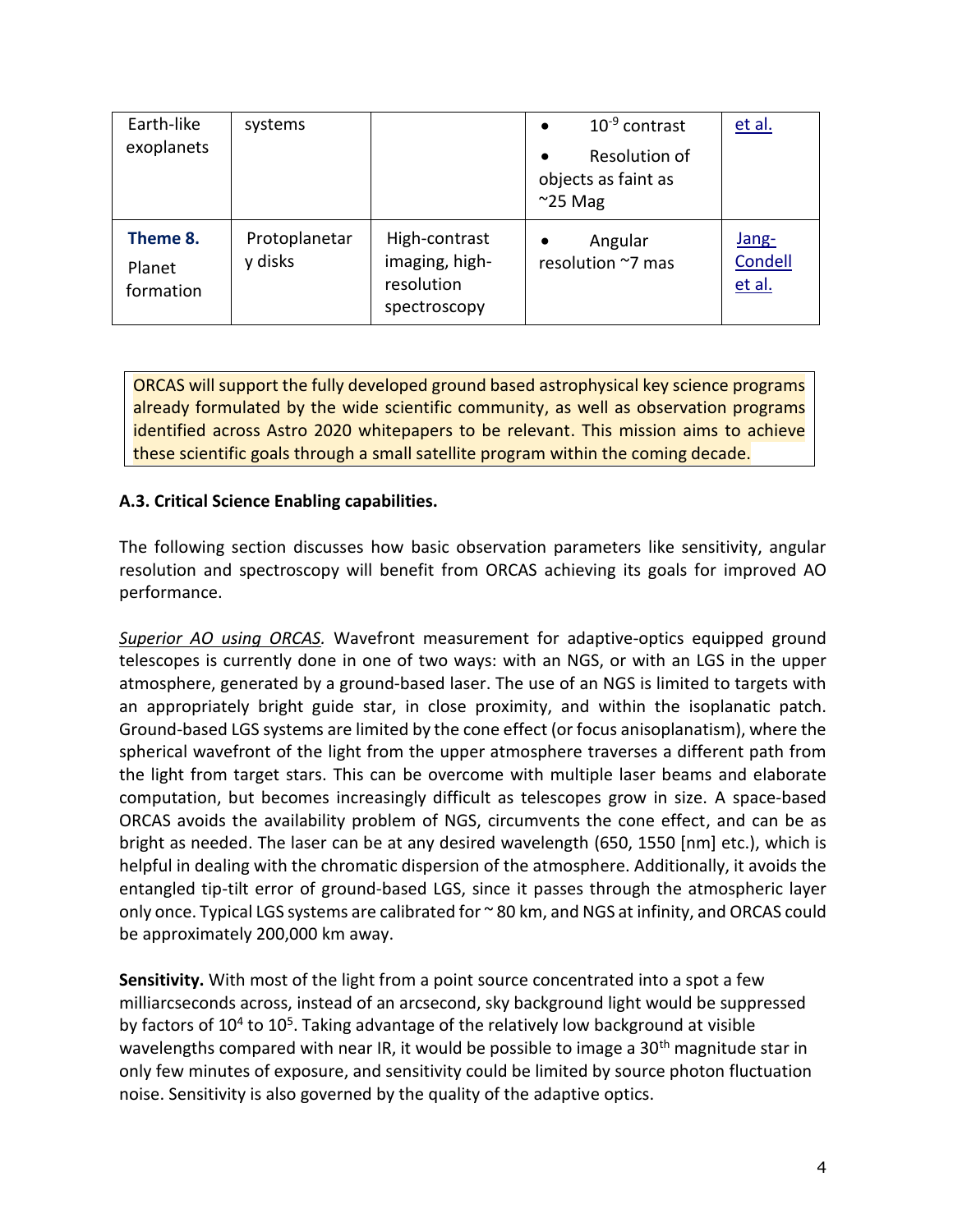**Angular Resolution.** With AO working, we can expect an angular resolution close to the diffraction limit. With the diameter of telescopes expected to increase by a factor of 3 to 4 over current observatories, and the possibility of reducing  $\lambda$  by a factor of 3 relative to near IR AO, we should expect for an order of magnitude improvement of angular resolution, and two orders of magnitude in the numbers of pixels per square arcsecond. With  $\lambda$  = 0.5  $\mu$ m, d = 30 m, we would have Nyquist-criterion pixels of λ/2d= 1.7 milliarcseconds. A 100-megapixel camera would cover a 17 arcsec square, enough to include the isoplanatic patch around a guide star with radius ~ 7 arcsec. A Hubble Space Telescope pixel would be resolved into at least 100 pixels.

**Spectroscopy.** Reducing the image size from seeing-limited to diffraction-limited reduces the necessary volume of a spectrometer by orders of magnitude as well. Concepts already implemented at near IR wavelengths could be scaled to the visible band. Integral field spectrometers would be essential for exploratory work on newly resolved objects. Fiber-fed spectrometers would be ideal for high resolution spectroscopy of bright-enough point sources. Sky background interference would be reduced by orders of magnitude.

## **B. Technical Overview**: **Technical Requirements – Space Segment.**

## **B.1 Major Mission Considerations:**

We open by discussing the core elements necessary for ORCAS: 1) Laser Beacon; 2) Orbit; 3) Propulsion; and 4) Number of ORCAS spacecrafts. A full discussion of each system parameter is in section B.2.

**Laser Beacon.** The main function is to provide a laser beam focused toward the observatory. The beacon will be gimbaled for precise pointing, reducing the need for high precision onboard attitude control. A choice of laser wavelengths should be provided, to deal with the chromatic dispersion of the atmosphere. A beacon on the ground station will be provided to facilitate ORCAS laser beacon pointing.

**Orbit.** The concept is to find a long elliptical orbit in which the guide star velocity perpendicular to the line of sight matches the ground-observatory velocity. The distance and radial velocity are not constrained by this requirement. The smallest orbit that does this has an apogee of about ~175,000 km and a period of 3 days, but this orbit is not stable. Higher orbits can be used, and there is no requirement to observe at apogee, allowing for two observing opportunities per orbit. Each target-observatory-time combination will require a different orbit. Maneuvers might be needed to take place when observing different targets. We require positioning accuracy within a few arcseconds of the desired sky location, possibly determined by the ground instrument. The orbit precesses enough that active orbit management will be required before every observation.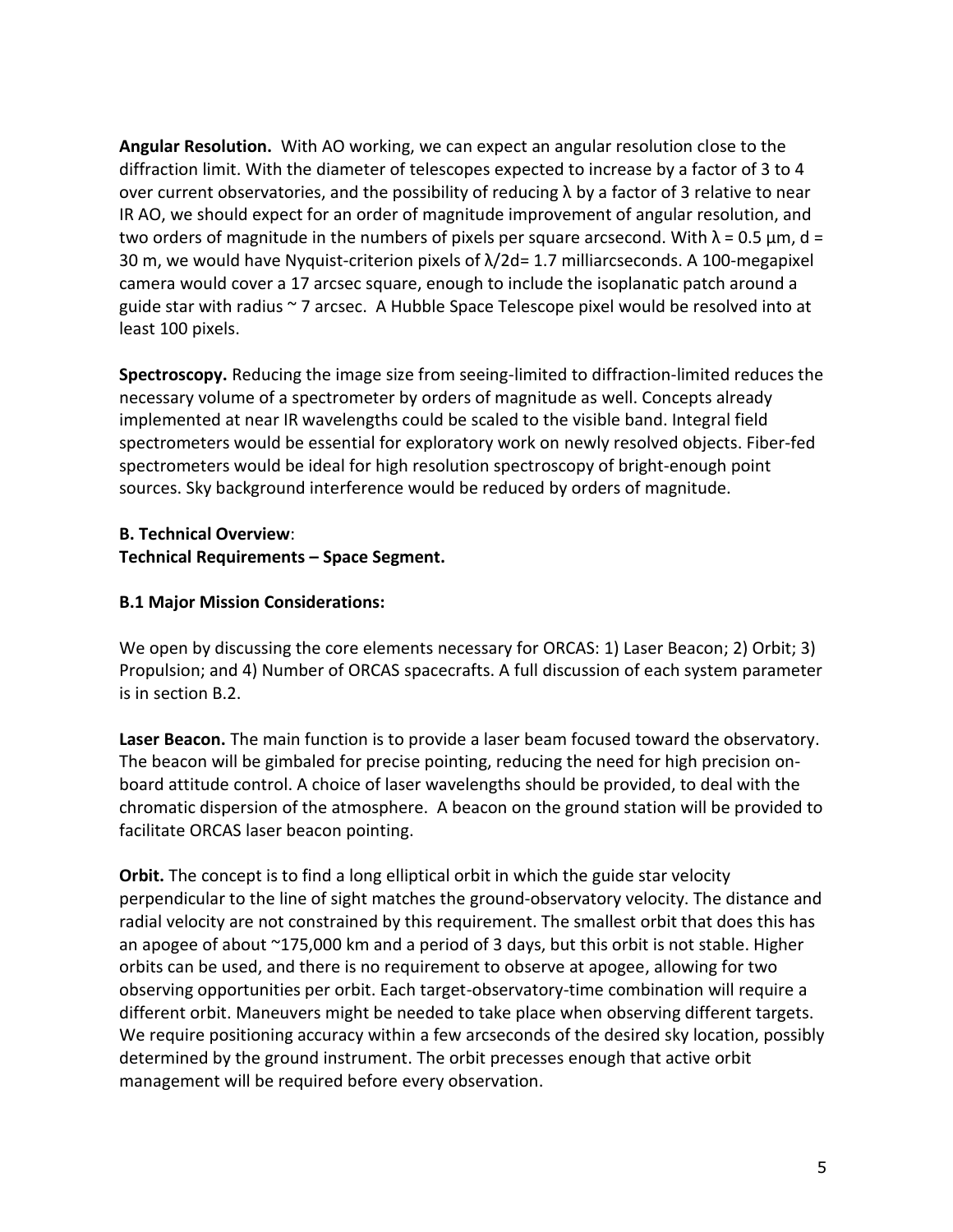**Propulsion.** Electric propulsion can be used for maneuvering between targets and potentially during observations if needed. Electric propulsion implies large solar arrays, but each ORCAS spacecraft only requires a small amount of thrust due to its low mass (~80Kg) reducing this challenge. Solar electric propulsion provides high specific impulse and therefore enable large total delta-velocity and a concomitant expansive array of targets.

**Number of ORCAS.** Each ORCAS spacecraft can stay near a desired target for a limited time and is in a specific location in the night sky, so for overall availability a large number of ORCAS spacecraft is preferred. We propose to start with four spacecraft to enable repeating observations in different sky positions and for minimizing delta-velocity costs if targets are to be observed all over the sky. A larger fleet with with reduced unit cost could be employed once the mission concept is proven.

# **Lifetime.** A 5-year mission life is proposed.

## **B.2. Mission Architecture:**

The ORCAS mission requires launch, delivery to Earth orbit, deployment and a minimum of 5 years of operations. Development and operation of a ground station is required in addition to the ORCAS spacecraft themselves. Finally, ORCAS is required to allow access to at least 75% of the night sky.

## **Laser Beacon.**

The laser beacon is required to provide an adjustable  $5-10<sup>th</sup>$  magnitude artificial star light within the telescope field of view with an orbit accuracy that ensures it is within the isoplanatic patch, during an observation to enable enhanced performances of ground-based AO systems. We calculated flux levels and spot size for a 10 cm aperture diameter with a 1W laser for a variety of ranges are shown in Table B.2.1 for two different HEO, Moon trailing and L2 orbits. **Existing lasers can provide the required power levels**, **photon flux**, and ground **spot sizes**. **Existing gimbal systems can position the laser to within the required tolerances**. This in turn allows us to estimate initial volume, mass and power requirements for the LGS system

| Range [1000 Km]                | 173  | 200  | 385  | 1500 |
|--------------------------------|------|------|------|------|
| Flux [10^10<br>Photon/m^2/sec] | 622  | 465  | 126  | 8.27 |
| <b>Spot Diameter [km]</b>      | 0.94 | 1.08 | 2.08 | 8.12 |

**Table B.2.1 – Flux and spot diameter for a tunable power laser guide star provided by ORCAS for a 1-Watt maximal laser power and a 10 cm aperture lens for selected ranges at a wavelength of 850 nm. [The baseline flux for a Mag 8th star is 3.15x10^10photons/m^2/s]**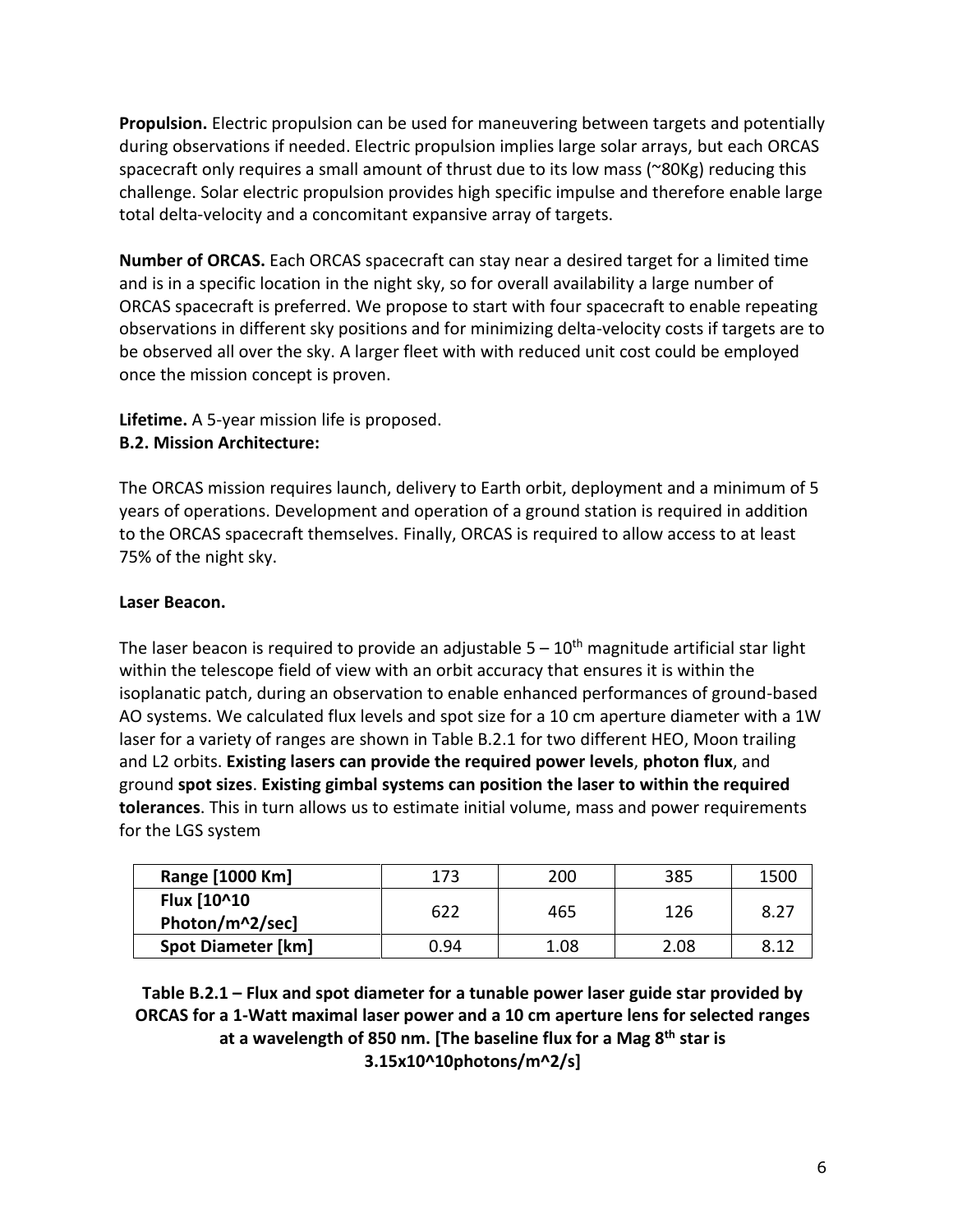#### Establishing observable sky regions:

We open with a calculation of integration times and night sky regions available for observations from Mauna Kea for the night of Dec 3<sup>rd</sup>, 2025 available to the ground-based telescopes. Figure B.2.2. indicates the maximal available observing window (before taking to consideration how much time ORCAS can stay within the isoplanatic patch) assuming the observation is no more than 60° from zenith (maintain low air-mass) and that zenith sun angle is at least 110° (sky is dark enough). Based on this analysis if both northern and southern hemispheres are considered, throughout the year most of the night sky is observable (>90%). ORCAS should be positioned such that both sites can be supported (north and south), as well as spread across the sky to allow for smaller maneuvering costs and faster reaction times between targets. ORCAS is required to maintain field of view positioning of <3 arcseconds. The required time for each target will be established based on the observational parameters, scientific importance and fuel limitations.



**Fig B.2.2. Heatmap for the ORCAS-enabled sky availability for a single night, Dec 3 rd, 2025 for Mauna Kea. (Further analysis for the exposure time availability offered by ORCAS is presented in the following sections)**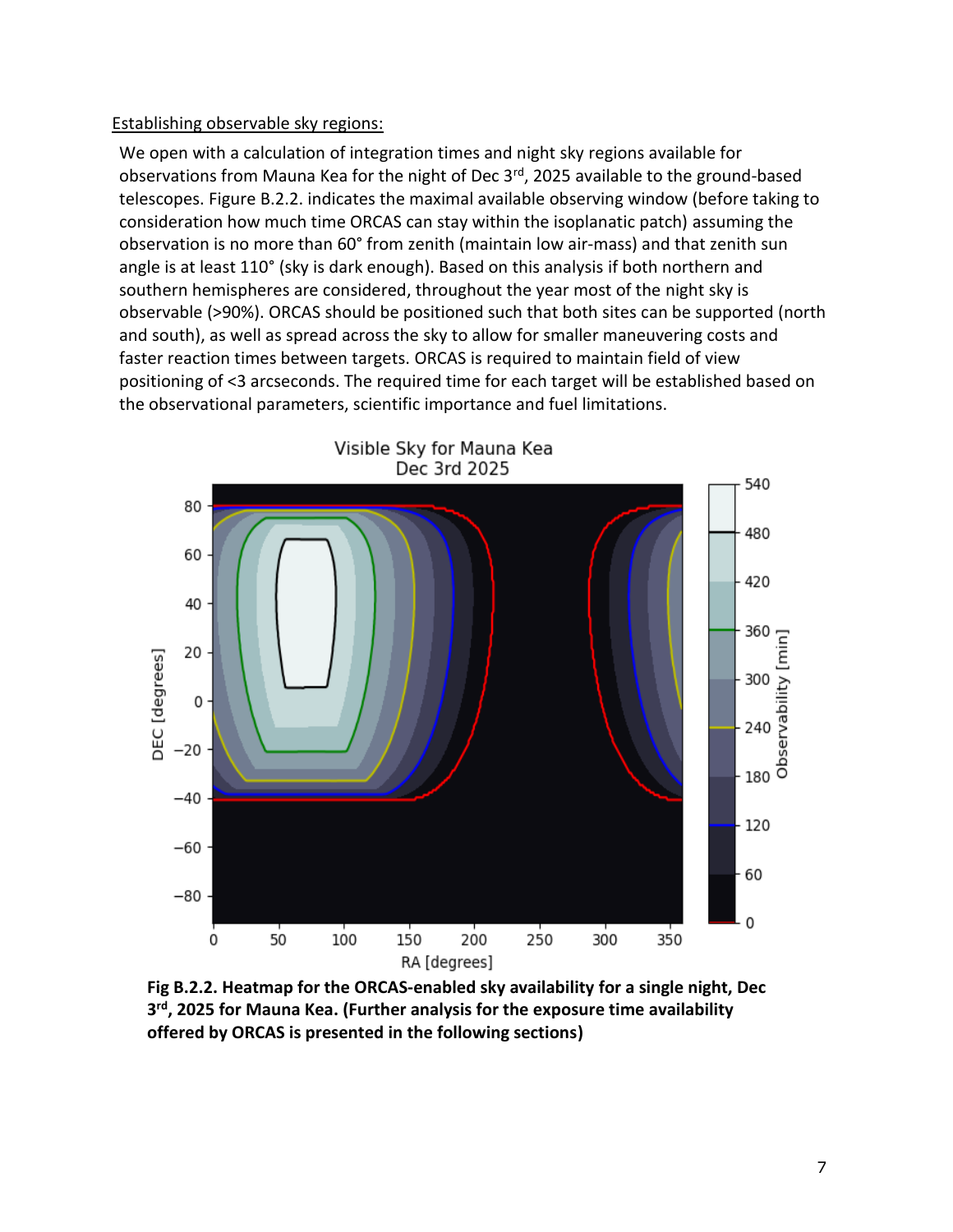## Establishing an Orbit for each observation:

As an example, a group of four ORCAS spacecrafts will be deployed to support four different observations taking place at different locations on the night sky at different times. Specifically, ORCAS 1 & 2 will be positioned to support the Mauna Kea observatories when observing targets located at declination and right ascension of: (10,40) (30,110), ORCAS 3 & 4 are positioned to support Las Campanas observations observing targets located at targets located at declination and right ascension of: (-40,60) (-20,60). General Mission Analysis Tool (GMAT) was used to determine the position of the satellite with 60 seconds intervals, a calculation of the maximal distance (vector) from apogee was made for each one of these time intervals, this information in turn was used to calculate (for the worst case where the entire distance is projected perpendicular to the field of view) and the resultant angular distance.



**Figure B.2.1.** Maximal observation time available without thrusting while in orbit for ORCAS when it is in a range of 200,000 Km.

## **B.3 Spacecraft Technical resources: Technical Implementation Concept – Space Segment.**

While this section is not a design for ORCAS spacecrafts, it provides details on some of its core subsystems that help us with composing initial mass, volume and power estimations. These details are provided in the following Table B.3.1.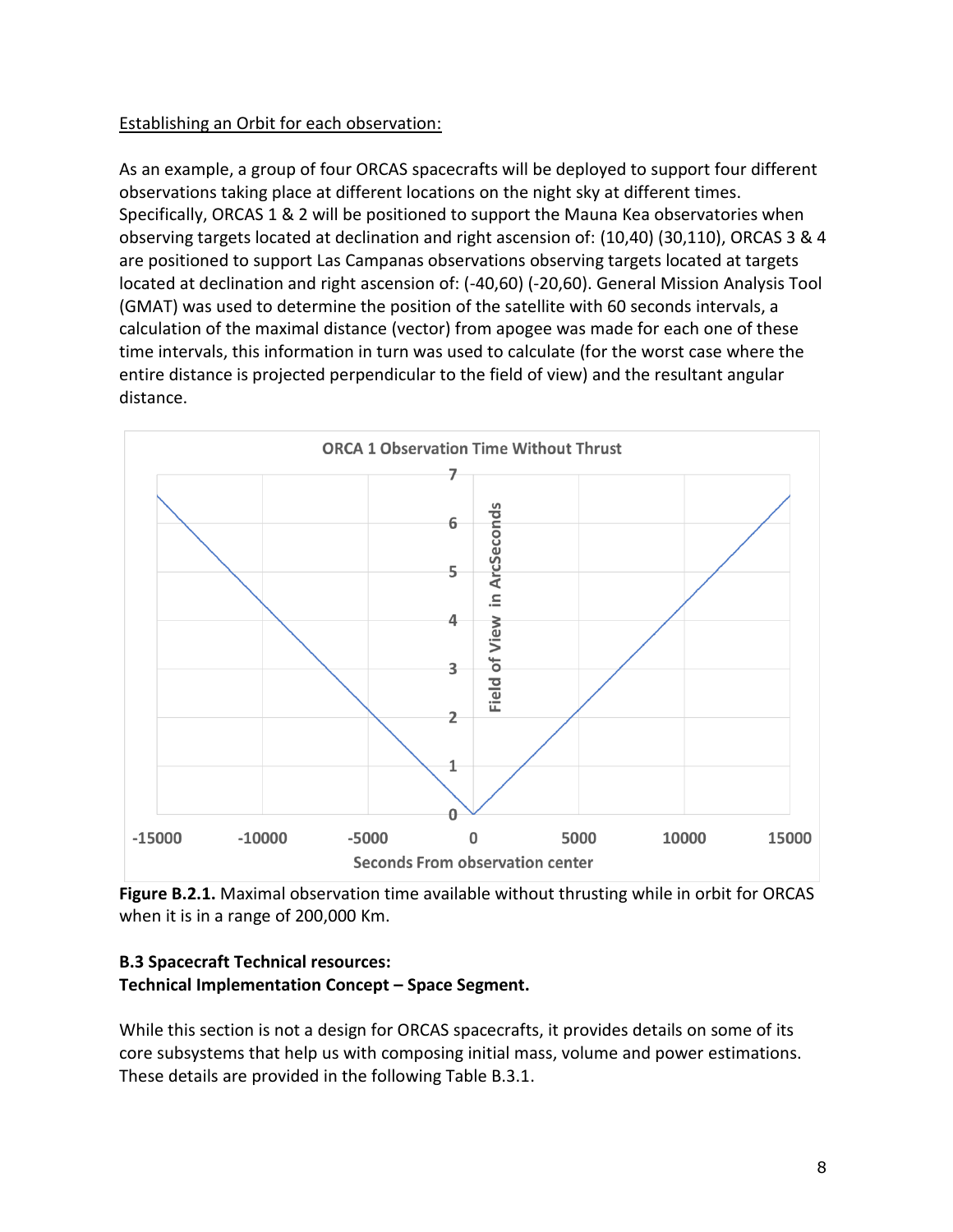| <b>Mission Duration</b>                  | 5-Year prime mission                                                       |
|------------------------------------------|----------------------------------------------------------------------------|
| Wet Mass                                 | 80 [Kg]                                                                    |
| Dry mass                                 | 35 [Kg]                                                                    |
| <b>Outer Diameter</b>                    | $0.32$ [m]                                                                 |
| Length                                   | $0.9$ [m]                                                                  |
| Volume                                   | $0.0635$ [m^3]                                                             |
| <b>Total Power</b>                       | 900 [w], (Provided by a 1 [m] radius Ultraflex solar<br>array)             |
|                                          |                                                                            |
| <b>Electric Propulsion</b>               | Thrust - 40 [mN], ISP - 1500 [sec], Peak Power - 600<br>$[W]$ , 2.5 $[Kg]$ |
| <b>EP Power Unit</b>                     | 300 [V], 650 [W], 3 [Kg]                                                   |
| Laser Guide Star                         |                                                                            |
|                                          | Peak Power – 50 [W], 5 [kg] (+Gimbal)                                      |
| <b>Reaction Wheels</b>                   | Peak Power $-3$ [W], 1 [Kg]                                                |
| <b>Ultraflex Array</b>                   | Produces - 900 [W]. 6 [Kg]                                                 |
| Star Trackers [x2]                       | 6 [W], 1 [Kg]                                                              |
| <b>Backup Battery</b>                    | $2.7$ [Kg]                                                                 |
| <b>Xenon Fuel</b>                        | 45 [Kg]                                                                    |
| Xenon Tank +                             | 5 [Kg]                                                                     |
| subsystems                               |                                                                            |
| 30% allocation for<br>additional systems | $\sim$ 9 [Kg]                                                              |
|                                          |                                                                            |

**Table B.3.1 – initial mass, power and volume estimation for a single spacecraft.** (as can be seen, our mass, volume and power estimates are well within our range)

Table B.3.1 illustrate an initial architecture potentially suitable for the ORCAS mission study, it is also in agreement with ORCAS being a small-scale mission.

## **B.3 Proposed Schedule:**

| - - - - - - - o |               |            |            |        |                   |      |         |      |                 |
|-----------------|---------------|------------|------------|--------|-------------------|------|---------|------|-----------------|
| 2021            | 2022          | 2023       | 2024       | 2025   | 2026              | 2027 | 2028    | 2029 | 2030            |
| <b>Phase A</b>  |               |            | Phase B    |        | Phase C           |      | Phase D |      | Phase E         |
| <b>CSR</b>      | <b>Missio</b> | <b>PDR</b> | <b>CDR</b> | Ship   |                   |      |         |      |                 |
| start $-$       |               |            | <b>PSR</b> |        |                   |      |         |      |                 |
| <b>CSR</b>      | Selecti       |            |            |        |                   |      |         |      |                 |
| End             | on            |            |            |        |                   |      |         |      |                 |
|                 | <b>SRR</b>    |            |            |        |                   |      |         |      |                 |
|                 | <b>PDR</b>    |            |            |        |                   |      |         |      |                 |
|                 | <b>ATP</b>    |            |            | Launch | Begin             |      |         |      | End of          |
|                 |               |            |            |        | Science           |      |         |      | <b>Baseline</b> |
|                 |               |            |            |        | <b>Operations</b> |      |         |      | mission         |

Space segment: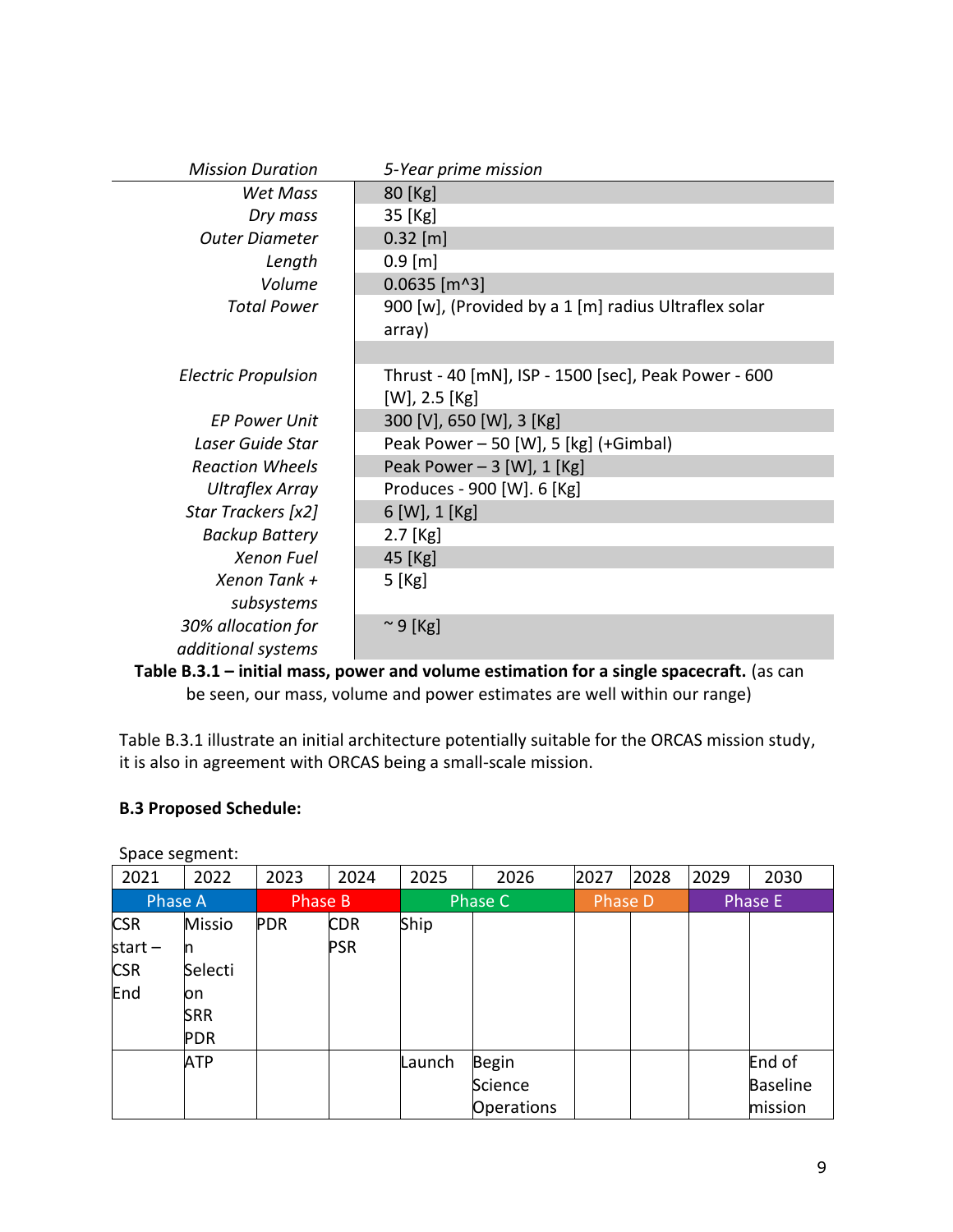## **B.4 Technical Requirements – Ground segment.**

**Adaptive optics.** Although the basic technology development is well underway for exoplanet observations with natural guide stars, this new concept requires modifications. First, the ORCAS spacecraft is not at infinite distance, and the distance is not fixed. Second, the separation of the laser wavelength would be done with dichroic filter. Third, ORCAS spacecraft move slowly across the field of view (for the case where no fuel is used to stabilize the ORCAS), and software or hardware will be required to hold the sky image steady on the instruments. The guide star ephemeris can be known accurately enough to correct for this drift, but probably not well enough for astrometry.

**Cameras.** The necessary cameras to record diffraction limited images will need many megapixels to cover the isoplanatic patch, low dark current and low read noise, to take advantage of the extremely dark high-resolution sky at visible wavelengths.

**Spectrometers.** Both integral field and fiber fed spectrometers are likely to be used. Diffraction-limited spectrometers are very different in concept and size from seeing-limited spectrometers.

**Laser Beacon.** The orbiting laser beacon needs to point precisely toward the observatory. An upgoing laser would provide a target for it, but this target laser beacon can be very weak compared with the sodium wavelength lasers used for near-IR AO. **Implementation Strategy:** Existing adaptive optics programs already have the capability to analyze, design, simulate, and test the needed configurations, using small bench-level optical systems and computer models. Progress towards the visible band AO depends on the availability of new hardware technology, such as large and fast deformable mirror arrays, fast low noise detectors, and fast software running on fast computer hardware.

## **B.5 Cost Estimates:**

This mission fits into the small mission category as stated by this call (< 500\$ mill). This estimate is based on the low total mission dry mass of  $\sim$ 120 Kg and wet mass of  $\sim$ 320 Kg.

## **Main Technology Drivers:**

Visible AO systems are already under development for ground-based telescopes; however, they will need to be adapted for this specific mission. The proposed schedule indicates instruments developed for this purpose should be adapted within five years of mission initiation.

The laser beacon to be developed requires simplification of existing systems and will need to be finalized within three years.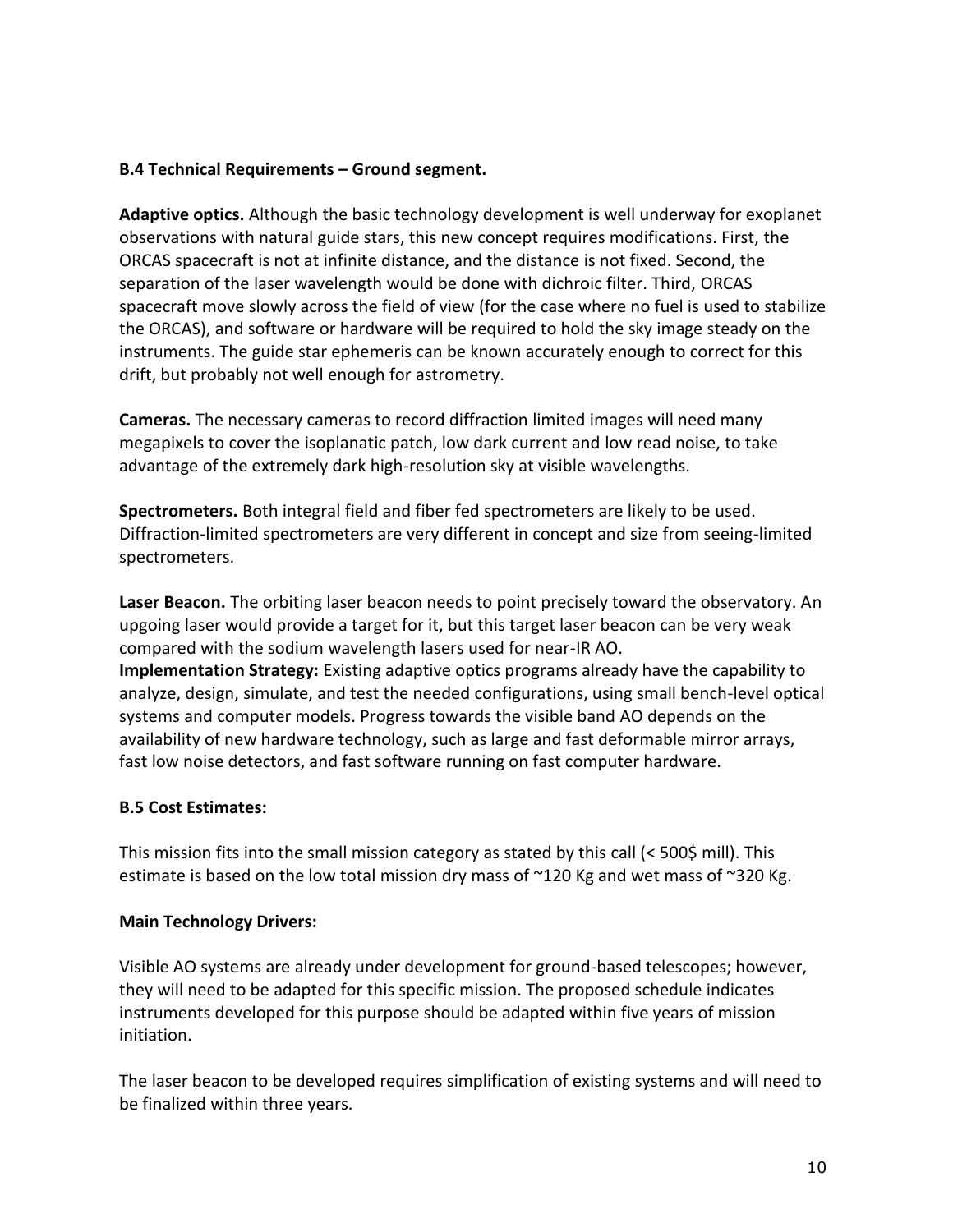## **Organization, Partnerships, and Current Status:**

This work was initiated at NASA Goddard Space Flight Center by John Mather and Eliad Peretz and supported by Goddard internal funds. Contributors to the discussion include Richard Slonaker, representatives of Keck, GMT, TMT, and ELT observatories. Laser beacon performance was calculated by Eliad Peretz (GSFC) and Isabel Kaine (GSFC/Northeastern University). Observable night sky maps were prepared by Eliad Peretz (GSFC). Orbit calculations at GSFC were made by Eliad Peretz and Tiffany Hoerbelt(GSFC). We thank Kerri Cahoy (MIT), R. Campbell, M. Cirasuolo, Matt Greenhouse, John O'Meara , David Leisawitz, Jay Pittman, Jonathan Gardner, and Peter Hughes, for fruitful discussions and advice.

The current technical objective is to complete a mission concept study, mission design lab and proceed to competing for a small satellite announcement of opportunity or directed funding.

#### **Institutions**

<sup>1</sup> NASA, Goddard Space Flight Center, Greenbelt, MD 20771 USA. <sup>2</sup> W.M Keck Observatory, Kamuela Hawai'i 96743. <sup>3</sup> MIT Department of Earth, Atmospheric and Planetary Science, 77 Massachusetts Ave, Cambridge, MA 02139 USA

#### **References**

- 1. L. M. Close *et al.*, in *Conference on Adaptive Optics Systems VI*. (Austin, TX, 2018), vol. 10703.
- 2. M. Johns *et al.*, in *Conference on Ground-Based and Airborne Telescopes IV*. (Amsterdam, NETHERLANDS, 2012), vol. 8444.
- 3. R. S. Burruss *et al.*, in *Conference on Adaptive Optics Systems IV*. (Montreal, CANADA, 2014), vol. 9148.
- 4. H. M. Schmid *et al.*, SPHERE/ZIMPOL high resolution polarimetric imager. *Astronomy & Astrophysics* **619**, 37 (2018).
- 5. J. Males *et al.*, MagAO-X: project status and first laboratory results. *Adaptive Optics Systems Vi* **10703**, (2018).
- 6. Marlow et al, Journal of Spacecraft and Rockets, Vol 54 No.3., May-June (2017)
- 7. Greenaway, A.H at el, Space Astronomical Telescopes and Instruments, Proceedings of SPIE, Vol 1494, SPIE, September. 1991, p.8.